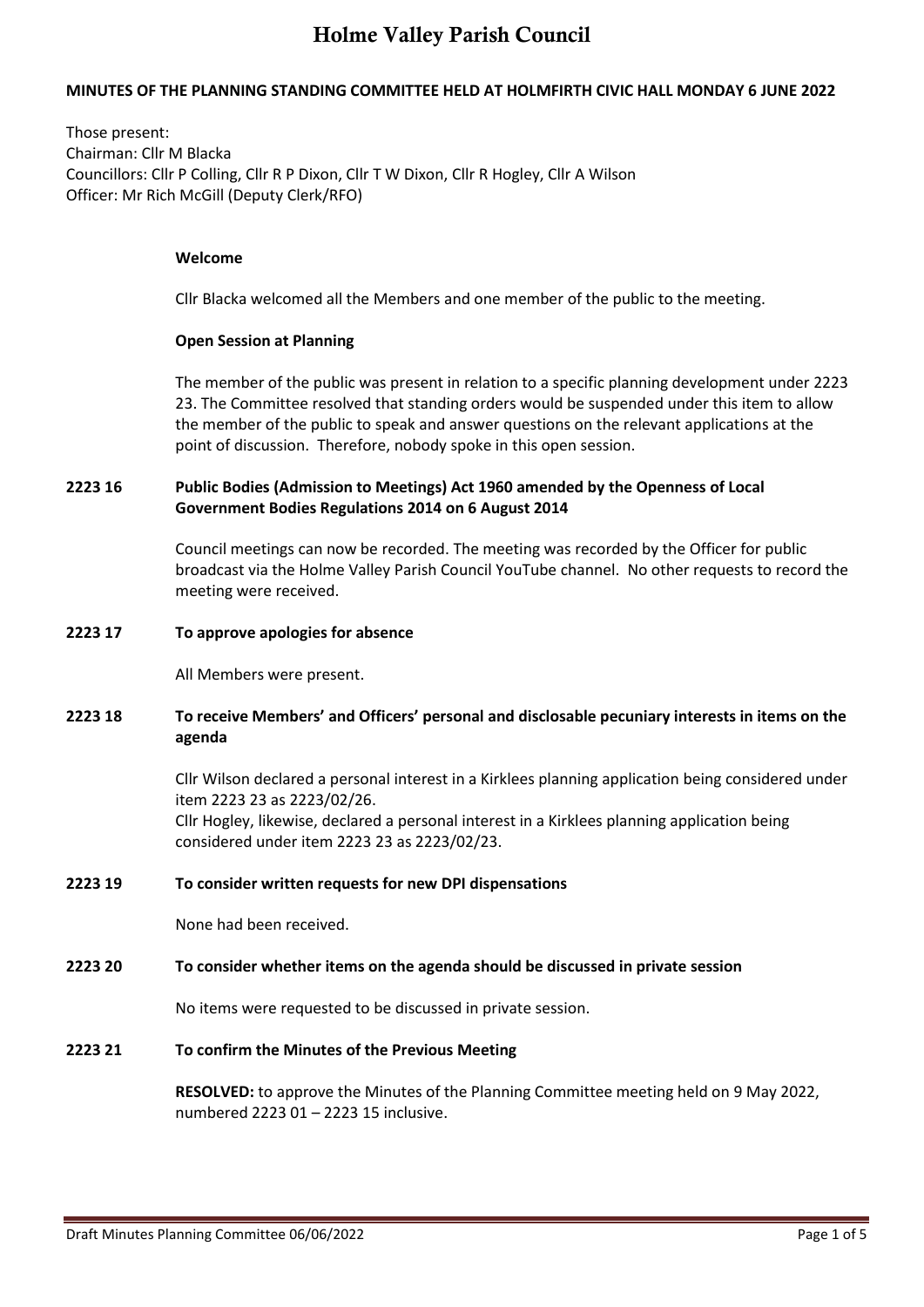## **2223 22 Completed Kirklees Planning Applications List**

**NOTED:** The Planning Committee noted List 2223/01 updated with the views of the Committee.

## **2223 23 New Planning Applications – Kirklees Council**

Members considered new or amended applications received by Kirklees Council from 2 May 2022 to 31 May 2022 inclusive – List 2223/02.

Standing orders were suspended to allow one member of the public to report on two specific planning applications pertaining to one development. These applications were moved up the order for discussion.

**RESOLVED:** That the Planning Committee's comments on the above applications be forwarded to Kirklees Council by the Deputy Clerk.

### **2223 24 Kirklees Council – Planning Officers' Decisions**

**NOTED:** The Planning Committee noted the list of Decision Notices issued by Kirklees Council for the period 2 May 2022 to 31 May 2022 inclusive.

## **2223 25 Kirklees Council – Planning Appeals**

- i. Members considered whether to make any further comment on a planning appeal regarding application 2018/93676. **RESOLVED**: The Committee resolved to take no further action.
- ii. Members considered whether to make any further comment on a planning appeal regarding application 2021/93514. **RESOLVED**: The Committee resolved to take no further action.

## **2223 26 Neighbourhood Planning**

**NOTED**: The Committee noted that the Deputy Clerk had re-sent the Parish Council's letter to the Kirklees Conservation and Design team 31 May 2022 regarding the proposed listing of Non-Designated Heritage Assets (NDHAs) and conservation area appraisals, and that no reply had since been received. No further action at this time.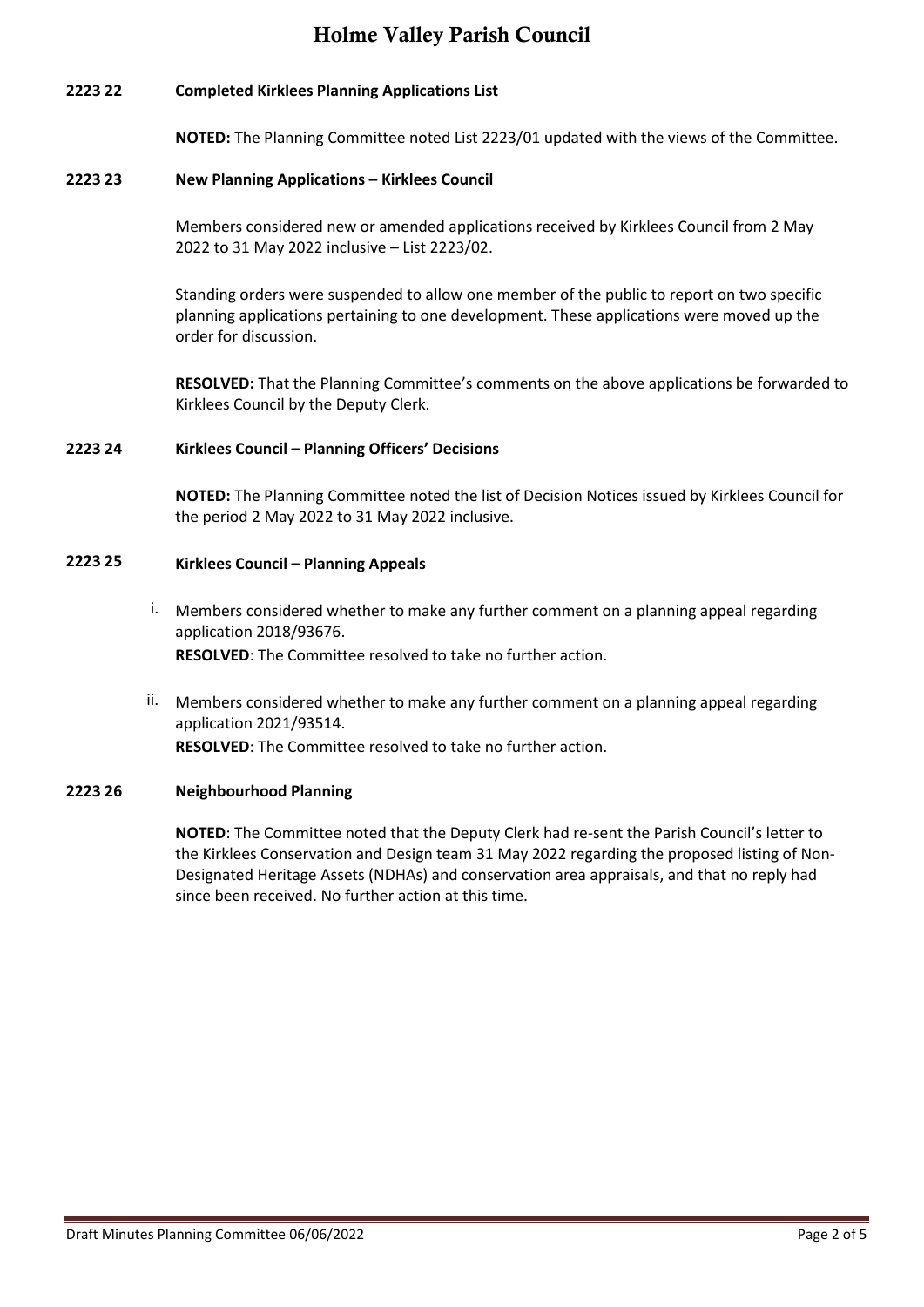## **2223 27 Reviewing Parish Council Outcomes**

## **20MPH Limits and Zones**

**NOTED**: Members noted the Deputy Clerk's letter to Holme Valley North and South Councillors regarding our intention to work with Kirklees Highways to investigate the possibility of instituting more 20mph limits in town and village centres in the Holme Valley. Members further noted the responses from three Councillors:

- Cllr Charles Greaves "Good stuff"
- Cllr Tony McGrath "You have my support on pedestrian heavy village and town centres having a 20mph speed limit where appropriate."
- Cllr Paul Davies "Many thanks for forwarding this on to us. Look forward to seeing the outcome of these discussions."

**NOTED**: The Committee noted that the Deputy Clerk had endeavoured to arrange a meeting with Liz Twitchett, Operations Manager for Road Safety, regarding Kirklees' approach to 20mph zones, their current policy, and what she called 'the art of the possible'. The Deputy Clerk reported that a face-to-face meeting had been arranged for Monday 13<sup>th</sup> June at 1330hrs. **RESOLVED**: It was resolved that Cllr Blacka would work with Cllr Wilson to draw up preliminary questions that would be forwarded to Liz Twitchett to enable her to better prepare for the meeting.

The drafting of questions now did not mean that other questions could not be asked as they arose at the meeting.

Cllr Wilson reported on the national 20's Plenty for Us campaign group for all 30mph limits to be made into 20mph limits. Cllr Wilson felt it was important to hear from Liz Twitchett before moving forward with anything else on this matter.

## **2223 28 Peak District National Park Authority**

- i. **NOTED**: Members noted Planning Applications List 2223-01PD updated with the views of the Committee.
- ii. **NOTED**: Members noted the list of Decision Notices issued by the Peak District National Park Authority for the period 2 May 2022 to 31 May 2022 inclusive.
- iii. Members considered the Peak District National Park Authority's request for Parish Councils to contribute to a survey of their Local Plan. Since the agenda was set, Peak Park Parishes Forum had contacted the Parish Council suggesting that the survey not be completed until after the PPPF's Management Committee meets 13 June. The closing date for the survey is 31 August **RESOLVED**: The Committee resolved to delay the Parish Council's response to the survey until after 13 June.

Committee Members would meet in due course to work through the printable version of the survey.

## **2223 29 National Policy**

**NOTED**: The Committee noted the Future of the Planning System in England: government response to the Select Committee report.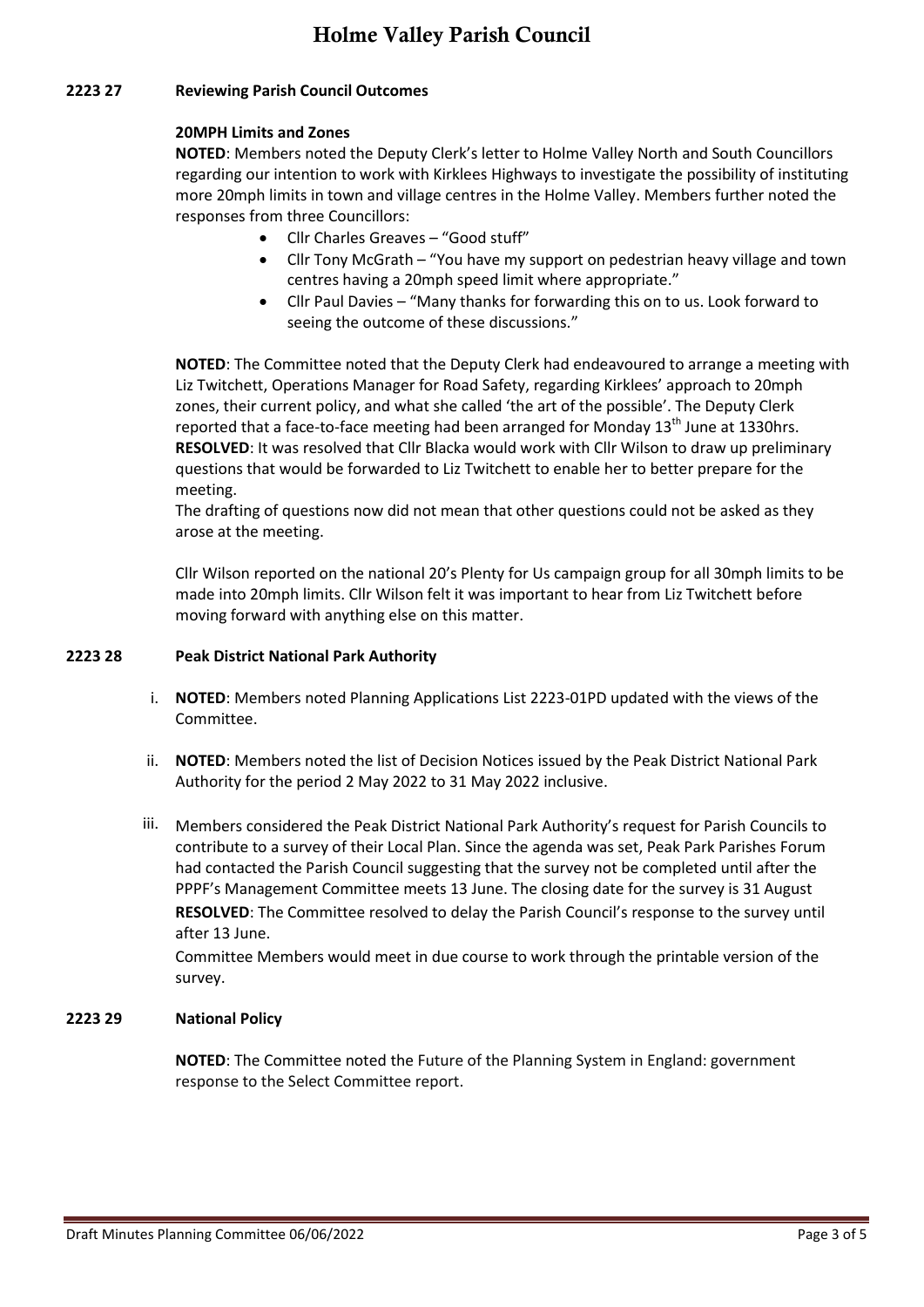## **2223 30 Ongoing Highways campaigns**

The Committee previously voted to put on-hold further chasing of Kirklees on the ongoing highways campaigns until after Easter. The ongoing campaigns are:

## i. **Concerns of local residents regarding speeding and noise pollution Woodhead Road Holmbridge to Holme**

**NOTED**: Mark Scarr head of Highways is away from work until 6<sup>th</sup> June 2022, so the Deputy Clerk had emailed Liz Twitchett speculatively for an update on the speed tests undertaken along this stretch of highway. No report had, however, been received.

**RESOLVED**: Members attending the meeting with Liz Twitchett would discuss this with her in the context of 20mph limits.

### ii. **Campaign for a Safer Magdale**

As above, Mark Scarr head of Highways is away from work until  $6<sup>th</sup>$  June 2022, so the Deputy Clerk had emailed Liz Twitchett for an update on the issue at Magdale. No report had been received.

**RESOLVED**: Members attending the meeting with Liz Twitchett would discuss Magdale in the context of the 20mph zone of the quiet lane.

## iii. **Hade Edge Road Intersection**

**NOTED**: The Committee noted that this road scheme is still awaiting the delayed meeting between Holme Valley South Councillors and Kirklees Highways. Cllr Blacka was to write a letter to the Kirklees Councillors to expedite the meeting.

### iv. **Burnlee Road Closure**

**RESOLVED**: The Deputy Clerk would contact Kirklees Council to affirm the Parish Council's continued disappointment that this road is still closed approaching 1 and a  $\frac{1}{2}$  years since the landslide.

### v. **Ramsden Road**

**NOTED**: The Committee noted, with thanks, that Cllr Wilson along with other local people had continued to petition Kirklees Operational Services about the problems on Ramsden Road. Will Acornley Head of Operational Services had said he is looking for a halfway house between the high-cost/high-security gates that Kirklees wants but cannot afford, and the cheaper but potentially less secure gates that others have suggested. In the meantime, Cllr Wilson reported on continued anti-social behaviour, flytipping and abandoned vehicles/caravans. Members expressed disappointment that so little was being done to address ongoing problems and could not see why there would be an issue installing the sort of gates used successfully by Yorkshire Water at Holme Moss. Cllr Wilson would keep pressurising Kirklees Operational Services to get things moving.

### vi. **Town End Road**

**NOTED**: Members noted that Mark Scarr had been away from work until 6<sup>th</sup> June so to date had not responded to the Parish Council's letter on the longstanding blockage on Town End Road, Wooldale. However, in the meantime, Cllr Wilson reported that the blockage had been cleared.